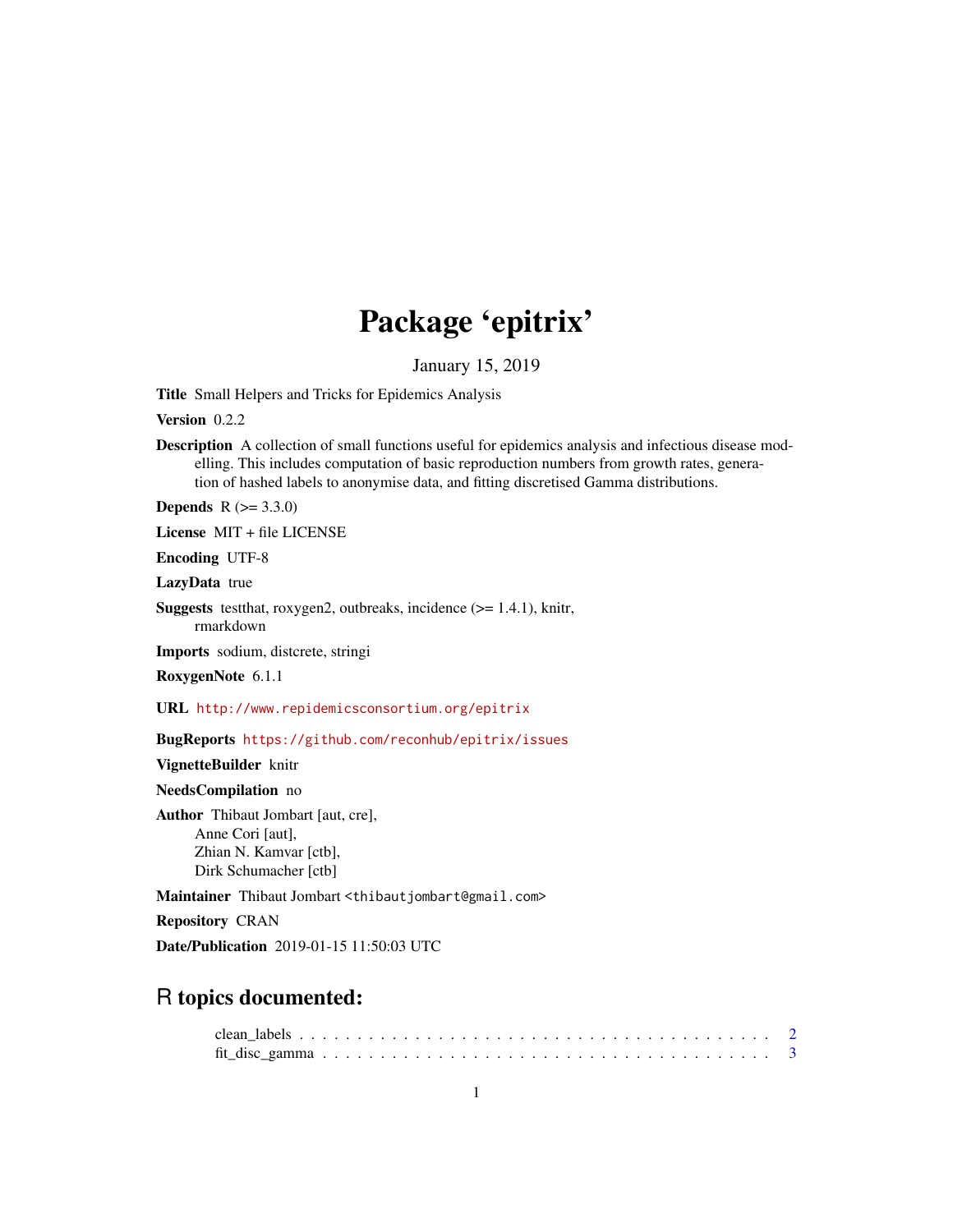#### <span id="page-1-0"></span>2 clean\_labels

| Index |  |  |  |  |  |  |  |  |  |  |  |  |  |  |  |
|-------|--|--|--|--|--|--|--|--|--|--|--|--|--|--|--|

```
clean_labels Standardise labels
```
#### Description

This function standardises labels e.g. used as variable names or character string values, removing non-ascii characters, replacing diacritics (e.g. é, ô) with their closest ascii equivalents, and standardises separating characters. See details for more information on label transformation.

#### Usage

 $clean_labels(x, sep = "__")$ 

#### Arguments

| X   | A vector of labels, normally provided as characters.     |
|-----|----------------------------------------------------------|
| sep | A character string used as separator, defaulting to '_'. |

#### Details

The following changes are performed:

- all non-ascii characters are removed
- all diacritics are replaced with their non-accentuated equivalents, e.g. 'é', 'ê' and 'è' become 'e', 'ö' becomes 'o', etc.
- all characters are set to lower case
- separators are standardised to the use of a single character provided in sep (defaults to '\_'); heading and trailing separators are removed.

#### Author(s)

Thibaut Jombart <thibautjombart@gmail.com>

```
clean_labels("-_-This is; A WeÏrD**./sêntënce...")
clean_labels("-_-This is; A WeÏrD**./sêntënce...", sep = ".")
input <- c("Peter and stëven", "peter-and.stëven", "pëtêr and stëven _-")
input
clean_labels(input)
```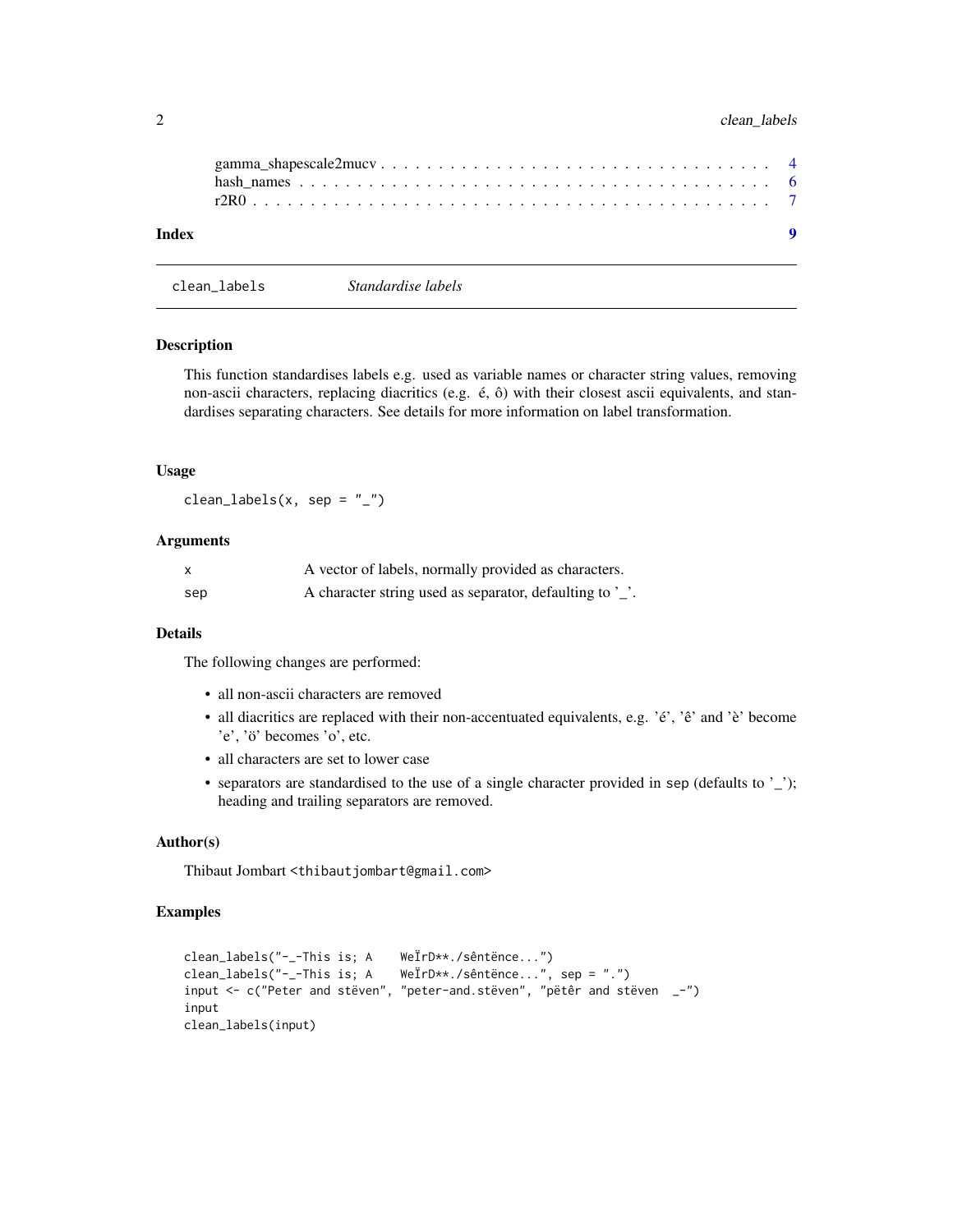<span id="page-2-0"></span>

#### Description

These functions performs maximum-likelihood (ML) fitting of a discretised distribution. This is typically useful for describing delays between epidemiological events, such as incubation period (infection to onset) or serial intervals (primary to secondary onsets). The function [optim](#page-0-0) is used internally for fitting.

#### Usage

```
fit_disc_gamma(x, mu_ini = 1, cv_ini = 1, interval = 1, w = 0, ...)
```
#### Arguments

| X        | A vector of numeric data to fit; NAs will be removed with a warning.      |
|----------|---------------------------------------------------------------------------|
| mu_ini   | The initial value for the mean 'mu', defaulting to 1.                     |
| cv_ini   | The initial value for the coefficient of variation 'cv', defaulting to 1. |
| interval | The interval used for discretisation; see distorete.                      |
| W        | The centering of the interval used for discretisation; see distorete.     |
| $\cdots$ | Further arguments passed to optim.                                        |

#### Value

The function returns a list with human-readable parametrisation of the discretised Gamma distibution (mean, sd, cv), convergence indicators, and the discretised Gamma distribution itself as a distcrete object (from the distcrete package).

#### Author(s)

Thibaut Jombart <thibautjombart@gmail.com>

#### See Also

The distcrete package for discretising distributions, and [optim](#page-0-0) for details on available optimisation procedures.

```
## generate data
mu <- 15.3 # days
sigma <- 9.3 # days
cv <- mu / sigma
cv
```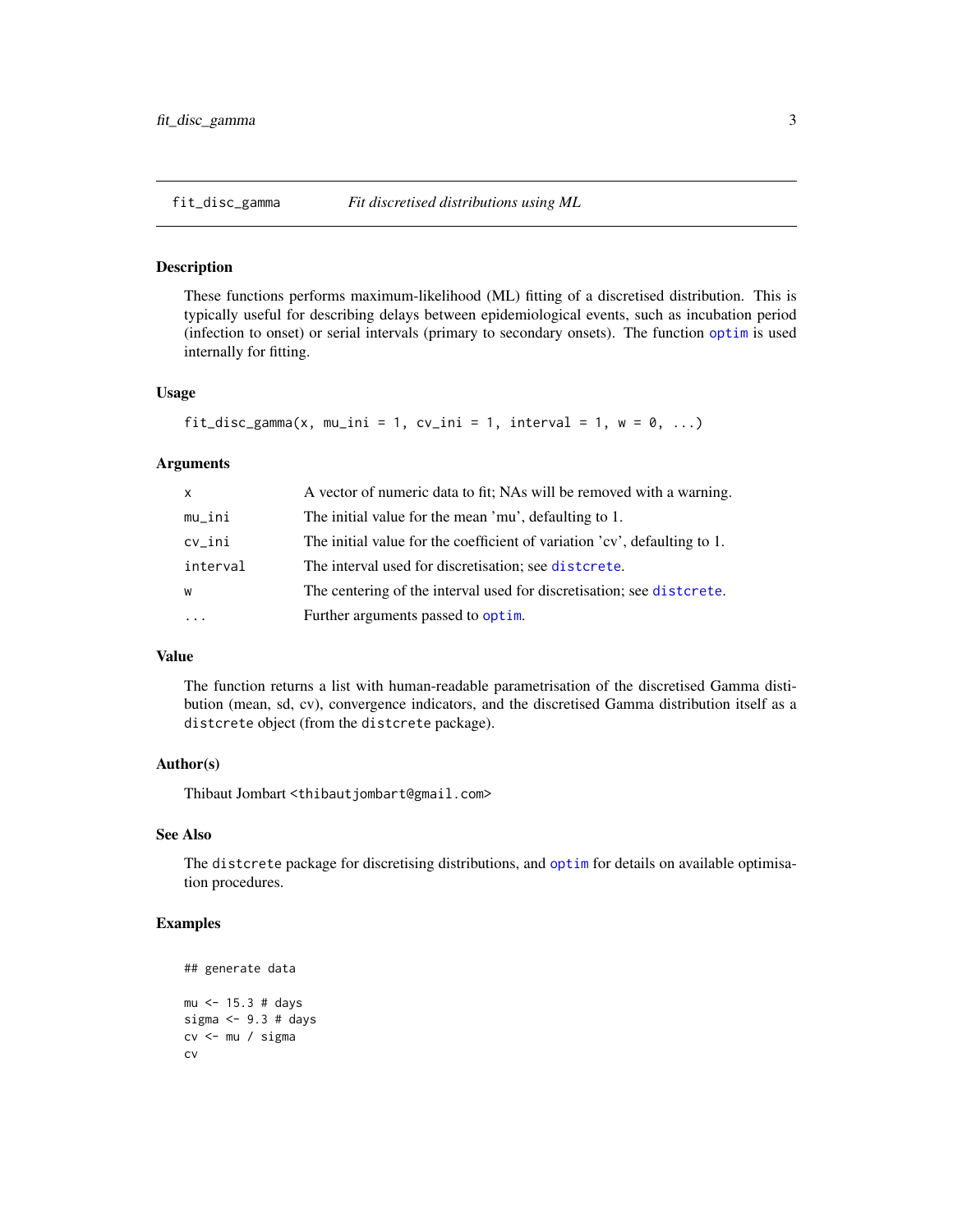```
param <- gamma_mucv2shapescale(mu, cv)
if (require(distcrete)) {
w <- distcrete("gamma", interval = 1,
               shape = param$shape,
               scale = param$scale, w = 0)
x < - w$r(100)
x
fit_disc_gamma(x)
}
```
gamma\_shapescale2mucv *Reparameterise Gamma distributions*

#### Description

These functions permit to use alternate parametrisations for Gamma distributions, from 'shape and scale' to 'mean (mu) and coefficient of variation (cv), and back. gamma\_shapescale2mucv does the first conversion, while gamma\_mucv2shapescale does the second. The function gamma\_log\_likelihood is a shortcut for computing Gamma log-likelihood with the alternative parametrisation (mean, cv). See 'details' for a guide of which parametrisation to use.

#### Usage

```
gamma_shapescale2mucv(shape, scale)
```

```
gamma_mucv2shapescale(mu, cv)
```

```
gamma_log_likelihood(x, mu, cv, discrete = TRUE, interval = 1, w = 0,
 anchor = 0.5)
```
#### Arguments

| shape        | The shape parameter of the Gamma distribution.                                                                            |
|--------------|---------------------------------------------------------------------------------------------------------------------------|
| scale        | The scale parameter of the Gamma distribution.                                                                            |
| mu           | The mean of the Gamma distribution.                                                                                       |
| <b>CV</b>    | The coefficient of variation of the Gamma distribution, <i>i.e.</i> the standard devia-<br>tion divided by the mean.      |
| $\mathsf{x}$ | A vector of data treated as observations drawn from a Gamma distribution, for<br>which the likelihood is to be computed.  |
| discrete     | A logical indicating if the distribution should be discretised; TRUE by default.                                          |
| interval     | The interval used for discretisation; see distcrete.                                                                      |
| W            | The centering of the interval used for discretisation, defaulting to 0; see distortee.                                    |
| anchor       | The anchor used for discretisation, i.e. starting point of the discretisation pro-<br>cess; defaults to 0; see distcrete. |

<span id="page-3-0"></span>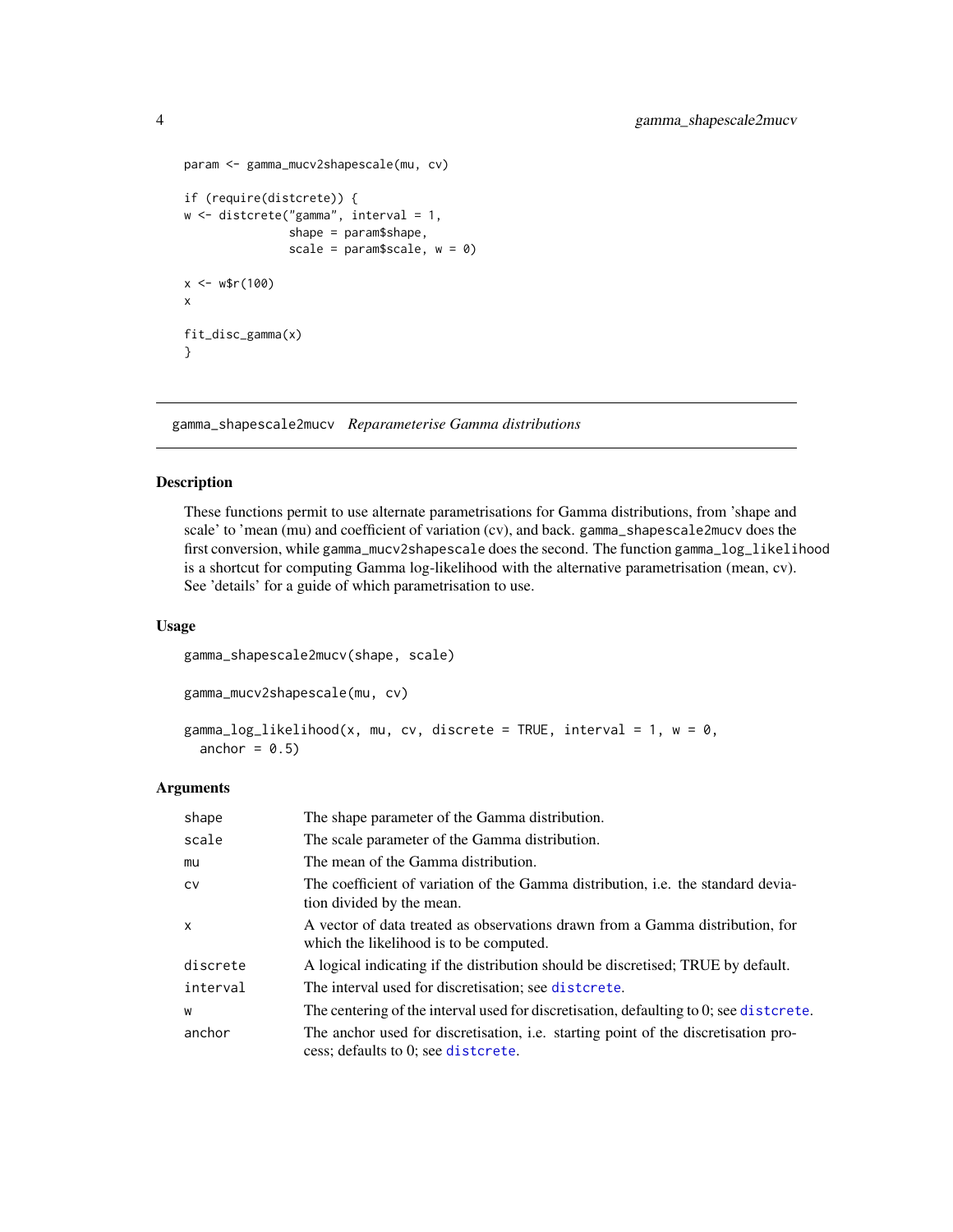#### Details

The gamma distribution is described in ?dgamma is parametrised using shape and scale (or rate). However, these parameters are naturally correlated, which make them poor choices whenever trying to fit data to a Gamma distribution. Their interpretation is also less clear than the traditional mean and variance. When fitting the data, or reporting results, it is best to use the alternative parametrisation using the mean (mu) and the coefficient of variation (cv), i.e. the standard deviation divided by the mean.

#### Value

A named list containing 'shape' and 'scale', or mean ('mean') and coefficient of variation ('cv').

#### Author(s)

Code by Anne Cori <a.cori@imperial.ac.uk>, packaging by Thibaut Jombart <thibaut jombart@gmail.com>

```
## set up some parameters
mu < - 10cv \leq -1## transform into shape scale
tmp <- gamma_mucv2shapescale (mu, cv)
shape <- tmp$shape
scale <- tmp$scale
## recover original parameters when applying the revert function
gamma_shapescale2mucv(shape, scale) # compare with mu, cv
## empirical validation:
## check mean / cv of a sample derived using rgamma with
## shape and scale computed from mu and cv
gamma_sample <- rgamma(n = 10000, shape = shape, scale = scale)
mean(gamma_sample) # compare to mu
sd(gamma_sample) / mean(gamma_sample) # compare to cv
```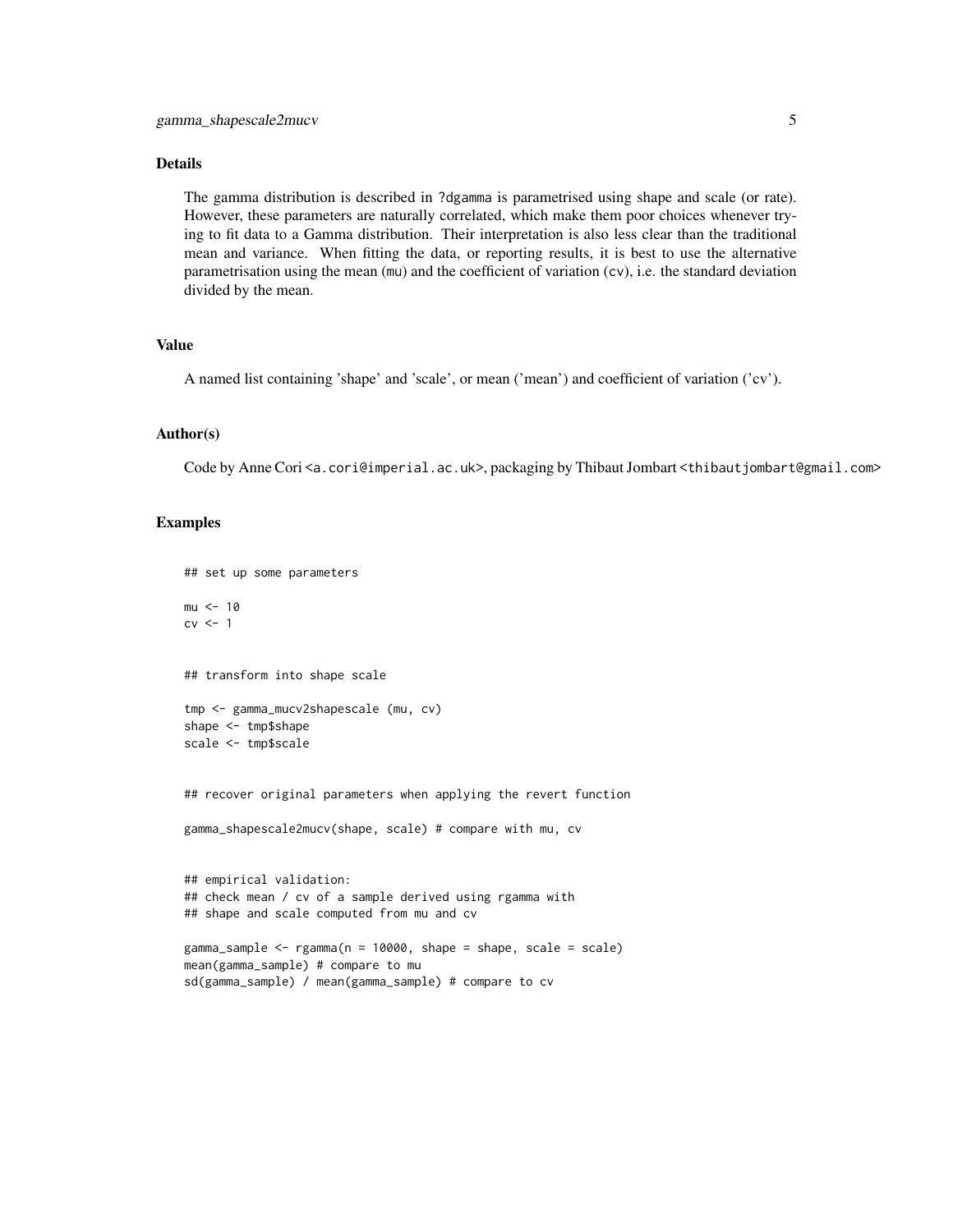<span id="page-5-0"></span>

#### Description

This function uses the scrypt algorithm from libsodium to anonymise data, based on user-indicated data fields. Data fields are concatenated first, then each entry is hashed. The function can either return a full detailed output, or short labels ready to use for 'anonymised data'. Before concatenation (using "\_" as a separator) to form labels, inputs are modified using [clean\\_labels](#page-1-1).

#### Usage

hash\_names(..., size =  $6$ , full = TRUE, salt = NULL)

#### Arguments

| .    | Data fields to be hashed.                                                                                                                     |
|------|-----------------------------------------------------------------------------------------------------------------------------------------------|
| size | The number of characters retained in the hash.                                                                                                |
| full | A logical indicating if the a full output should be returned as a data. frame,<br>including original labels, shortened hash, and full hash.   |
| salt | An optional object that can be coerced to a character to be used to 'salt' the<br>hashing algorithm (see details). Ignored if NULL (default). |

#### Details

The argument salt should be used for salting the algorithm, i.e. adding an extra input to the input fields (the 'salt') to change the resulting hash and prevent identification of individuals via pre-computed hash tables.

It is highly recommend to choose a secret, random salt in order make it harder for an attacker to decode the hash.

#### Author(s)

Thibaut Jombart <thibautjombart@gmail.com>, Dirk Shchumacher <mail@dirk-schumacher.net>

#### See Also

[clean\\_labels](#page-1-1), used to clean labels prior to hashing.

```
first_name <- c("Jane", "Joe", "Raoul")
last_name <- c("Doe", "Smith", "Dupont")
age <- c(25, 69, 36)
hash_names(first_name, last_name, age)
```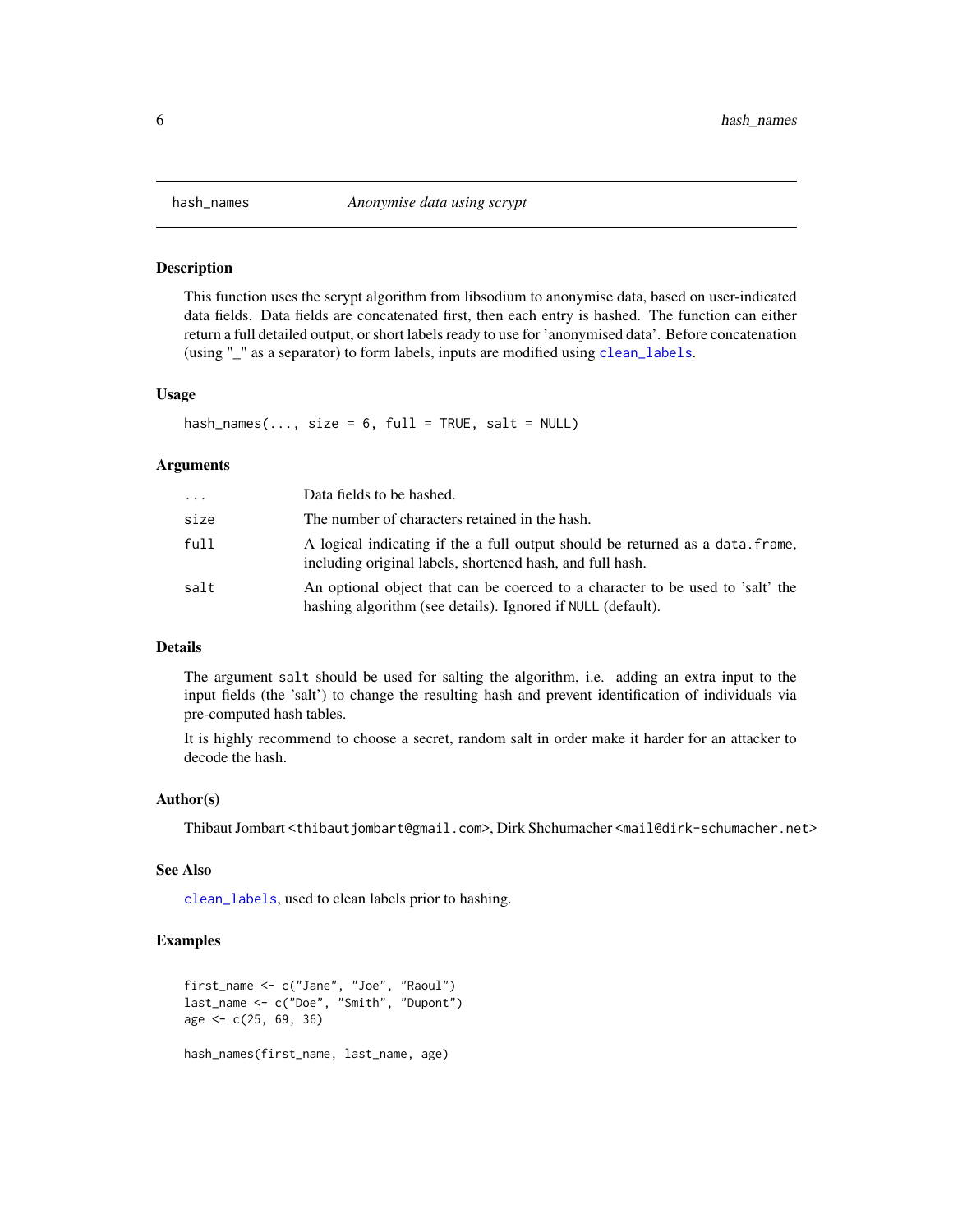```
hash_names(first_name, last_name, age,
          size = 8, full = FALSE)## salting the hashing (more secure!)
hash_names(first_name, last_name) # unsalted - less secure
hash_names(first_name, last_name, salt = 123) # salted with an integer
hash_names(first_name, last_name, salt = "foobar") # salted with an character
```
r2R0 *Transform a growth rate into a reproduction number*

#### Description

The function r2R0 can be used to transform a growth rate into a reproduction number estimate, given a generation time distribution. This uses the approach described in Wallinga and Lipsitch (2007, Proc Roy Soc B 274:599–604) for empirical distributions. The function lm2R0\_sample generates a sample of R0 values from a log-linear regression of incidence data stored in a lm object.

#### Usage

 $r2RØ(r, w, true = 1000)$ 

lm2R0\_sample(x, w, n = 100, trunc = 1000)

#### **Arguments**

| r            | A vector of growth rate values.                                                                                                                    |
|--------------|----------------------------------------------------------------------------------------------------------------------------------------------------|
| W            | The serial interval distribution, either provided as a distorete object, or as a<br>numeric vector containing probabilities of the mass functions. |
| trunc        | The number of time units (most often, days), used for truncating w, whenever a<br>distrieve the object is provided. Defaults to 1000.              |
| $\mathsf{x}$ | A 1m object storing a a linear regression of log-incidence over time.                                                                              |
| n            | The number of draws of R0 values, defaulting to 100.                                                                                               |

#### Details

It is assumed that the growth rate ('r') is measured in the same time unit as the serial interval ('w' is the SI distribution, starting at time 0).

#### Author(s)

Code by Anne Cori <a.cori@imperial.ac.uk>, packaging by Thibaut Jombart <thibaut jombart@gmail.com>

<span id="page-6-0"></span> $r2R0$  and  $r2R0$  and  $r2R0$  and  $r2R0$  and  $r2R0$  and  $r2R0$  and  $r2R0$  and  $r2R0$  and  $r2R0$  and  $r2R0$  and  $r2R0$  and  $r2R0$  and  $r2R0$  and  $r2R0$  and  $r2R0$  and  $r2R0$  and  $r2R0$  and  $r2R0$  and  $r2R0$  and  $r2R0$  and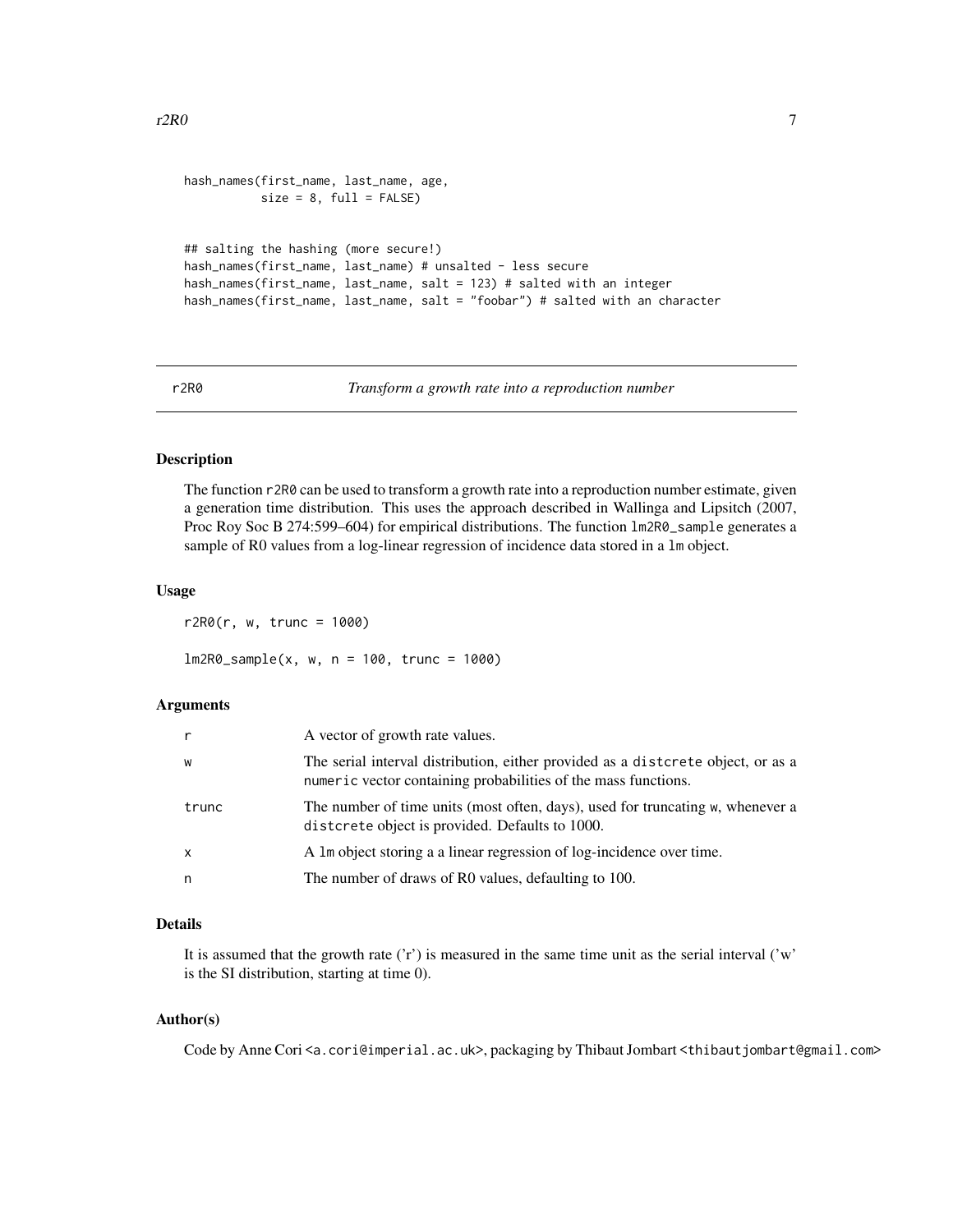```
## Ebola estimates of the SI distribution from the first 9 months of
## West-African Ebola oubtreak
mu <- 15.3 # days
sigma <- 9.3 # days
param <- gamma_mucv2shapescale(mu, sigma / mu)
if (require(distcrete)) {
  w <- distcrete("gamma", interval = 1,
                 shape = param$shape,
                 scale = param$scale, w = 0)
  r2R0(c(-1, -0.001, 0, 0.001, 1), w)
## Use simulated Ebola outbreak and 'incidence' to get a log-linear
## model of daily incidence.
  if (require(outbreaks) && require(incidence)) {
    i <- incidence(ebola_sim$linelist$date_of_onset)
   plot(i)
   f <- fit(i[1:100])
    f
   plot(i[1:150], fit = f)
   R0 <- lm2R0_sample(f$model, w)
   hist(R0, col = "grey", border = "white", main = "Distribution of R0")
   summary(R0)
 }
}
```